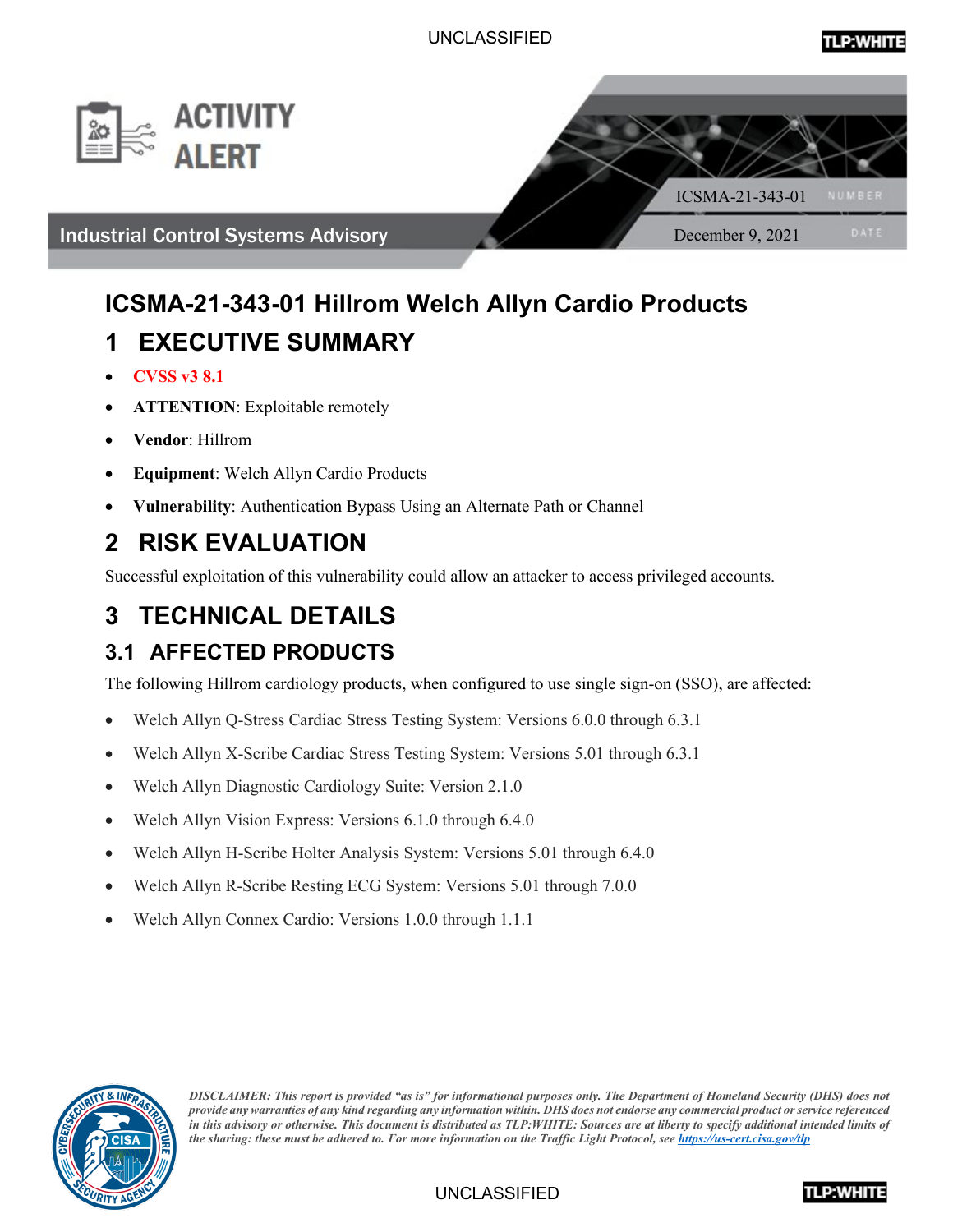#### **3.2 VULNERABILITY OVERVIEW**

#### **3.2.1 [AUTHENTICATION BYPASS USING AN ALTERNATE PATH OR CHANNEL CWE-](https://cwe.mitre.org/data/definitions/288.html)[288](https://cwe.mitre.org/data/definitions/288.html)**

The impacted products, when configured to use SSO, are affected by an improper authentication vulnerability. This vulnerability allows the application to accept manual entry of any active directory (AD) account provisioned in the application without supplying a password, resulting in access to the application as the supplied AD account, with all associated privileges.

 $CVE-2021-43935$  has been assigned to this vulnerability. A CVSS v3 base score of 8.1 has been calculated; the CVSS vector string is [\(AV:N/AC:H/PR:N/UI:N/S:U/C:H/I:H/A:H\)](https://www.first.org/cvss/calculator/3.0#CVSS:3.0/AV:N/AC:H/PR:N/UI:N/S:U/C:H/I:H/A:H).

### **3.3 BACKGROUND**

- **CRITICAL INFRASTRUCTURE SECTORS:** Healthcare and Public Health
- **COUNTRIES/AREAS DEPLOYED:** Worldwide
- **COMPANY HEADQUARTERS LOCATION:** United States

#### **3.4 RESEARCHER**

Hillrom reported this vulnerability to CISA.

### **4 MITIGATIONS**

Hillrom plans to release software updates to address this vulnerability in their next software release.

In the interim, Hillrom recommends the following workaround and mitigation to reduce the risk:

• Disable the SSO feature in the respective Modality Manager Configuration settings. Please refer to the instructions for use (IFU) and/or service manual for instructions on how to disable SSO.

Hillrom recommends users to upgrade to the latest versions of their products once they've been made available. Information on how to update these products to their new versions can be found on the [Hillrom disclosure page.](https://www.hillrom.com/en/responsible-disclosures/)

Hillrom recommends the following additional workarounds to help reduce risk:

- Apply proper network and physical security controls.
- Apply authentication for server access.

CISA recommends users take defensive measures to minimize the risk of exploitation of this vulnerability. Specifically, users should:

- Minimize network exposure for all control system devices and/or systems, and ensure they ar[e not accessible](https://us-cert.cisa.gov/ics/alerts/ICS-ALERT-10-301-01)  [from the Internet.](https://us-cert.cisa.gov/ics/alerts/ICS-ALERT-10-301-01)
- Locate control system networks and remote devices behind firewalls and isolate them from the business network.